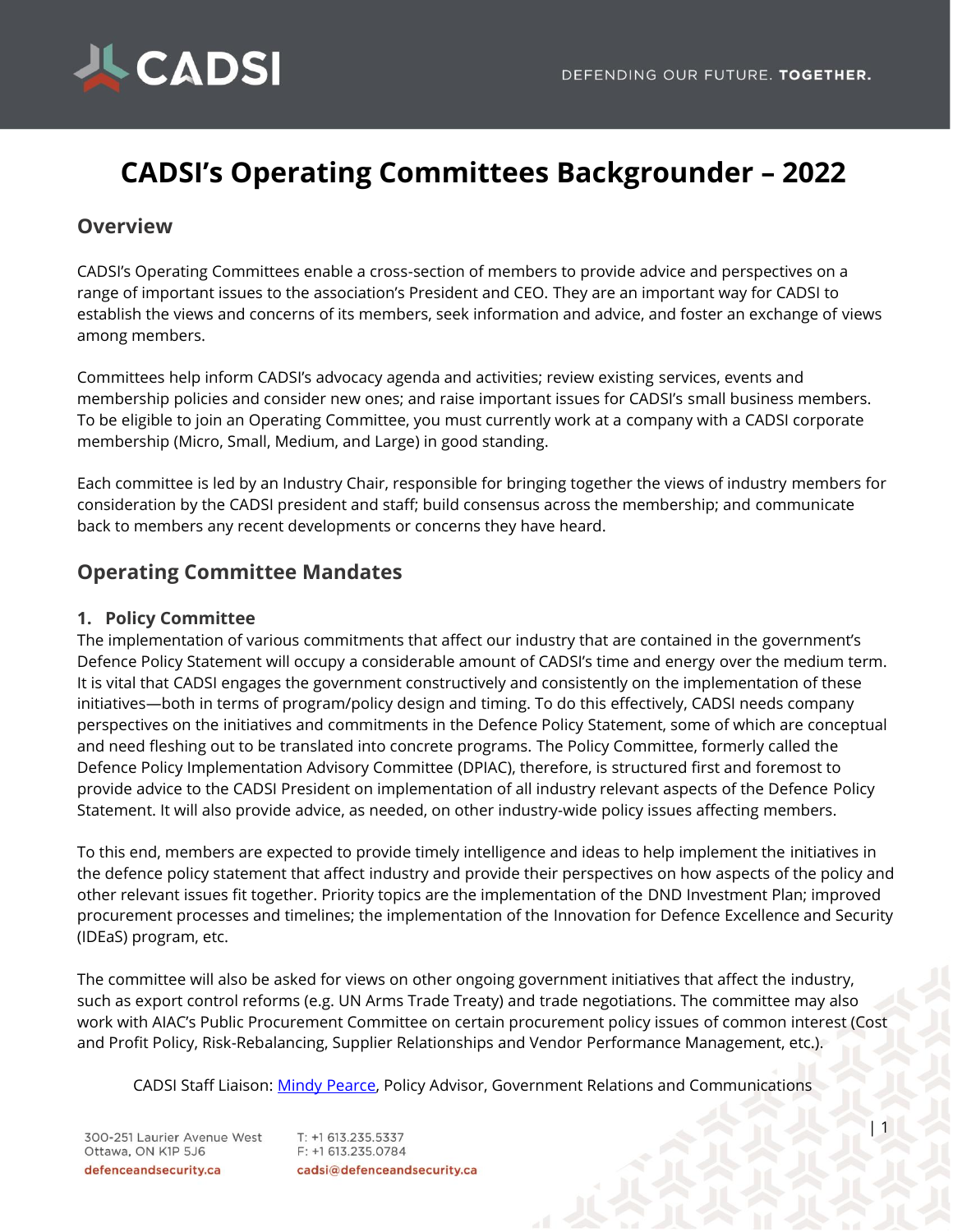#### **2. Small and Medium Enterprise Committee**

This committee will provide input on matters pertaining specifically to SMEs. The committee will inform the objectives and agenda for CADSI's annual SME Day, provide a small/medium business lens to government policy and identify future needs for education/training targeted at SMEs.

CADSI Staff Liaison: [Mindy Pearce,](mailto:mindy@defenceandsecurity.ca) Policy Advisor, Government Relations and Communications

#### **3. Cyber Council**

The Cyber Council provides ongoing feedback on CADSI's activities and research efforts in the cyber-defence domain, as well as offering input as the association works to form closer links between home-grown industry and government.

CADSI Staff Liaison: [Marc Watters,](mailto:marc@defenceandsecurity.ca) Policy Advisor (Cyber), Government Relations and Communications

## **Selection Process**

Throughout August, existing chairs will work with CADSI to select a representative slate of potential candidates (e.g. based on experience, knowledge, gender, defence/security capability or commercial field, and geography) for the above listed committees and working groups. The existing committee's membership will then select the applicants for the number of vacancies.

Committee chairs will set the agenda in consultation with CADSI's President and staff in alignment with CADSI's priorities. To enable non-Ottawa based members to participate, committees will offer web-based video conferencing technology. The meeting frequency is be determined by the chair and the President and is dependent on the issues facing each committee. The existing committee schedules are as follows:

- 1) **Policy Committee** The Policy Committee meets for two hours each month, with the exception of May and July. Meetings are held in person or Microsoft Teams. Feedback is regularly sought from committee members via email or telephone calls, in between meetings, on time-sensitive issues.
- 2) **Small and Medium Enterprise Committee** The SME Committee meets for two hours up to four times per year via Microsoft Teams. Feedback is occasionally sought via email from SME committee members, in between meetings, on time-sensitive issues.
- 3) **Cyber Council** The Council meets for 60-90 minutes approximately every quarter, or as needed. Meetings are held via Microsoft Teams.

Each committee chair may be required to provide a five-minute year-end report at the CADSI Annual General Meeting and may be asked to provide a written briefing note quarterly to the President summarizing the committee's activities. This summary may be included in the documentation for meetings of the Board of Directors.

T: +1 613.235.5337 F: +1 613.235.0784 cadsi@defenceandsecurity.ca